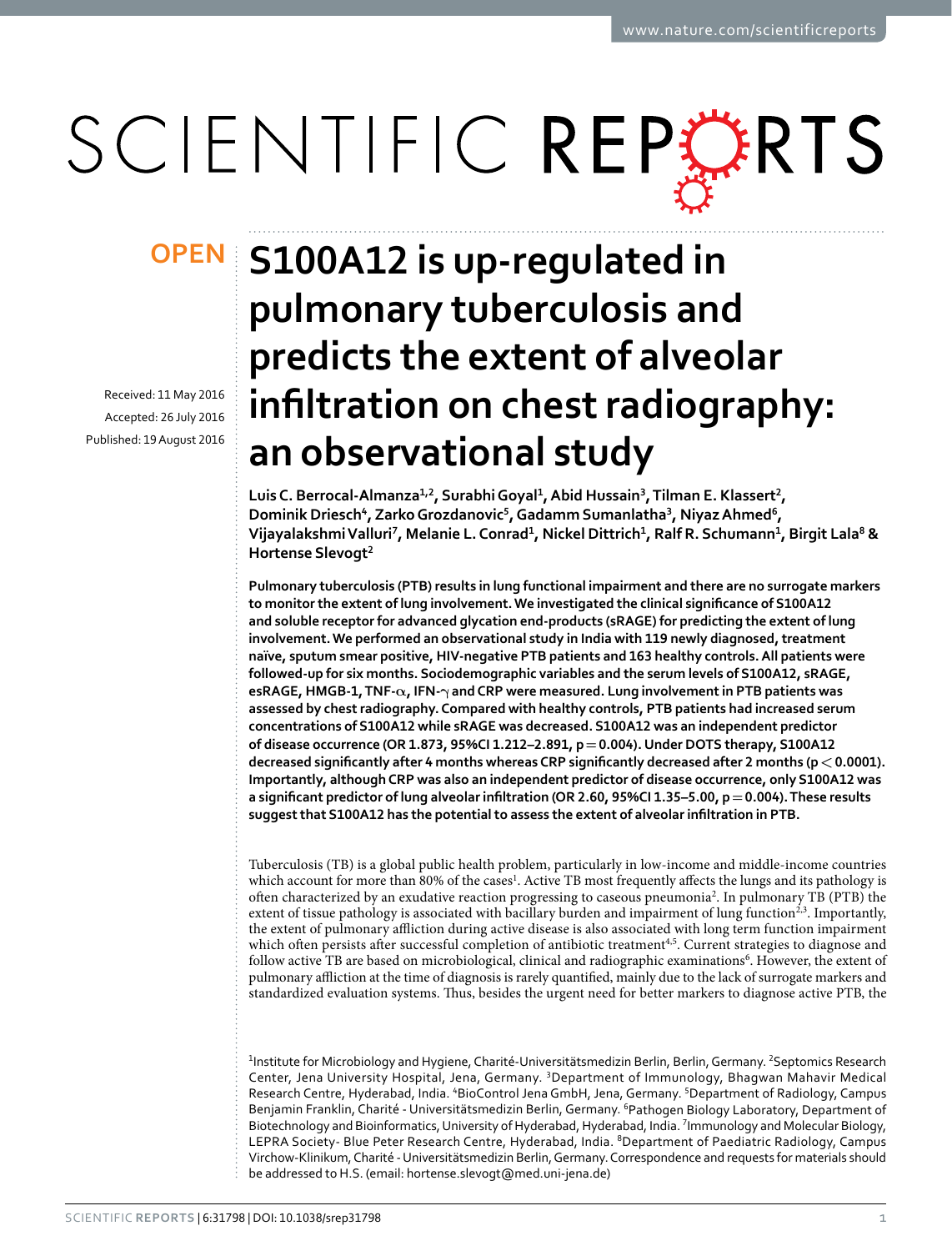<span id="page-1-0"></span>

| Variable                                 | Case $(n=119)$    | Control ( $n = 163$ ) | P value (Crude) | P value (Adjusted)                                                |
|------------------------------------------|-------------------|-----------------------|-----------------|-------------------------------------------------------------------|
| Age mean (SD), (Years)                   | $26 \pm 11$       | $32 \pm 10$           | < 0.0001        |                                                                   |
| Sex No. (%), male/female                 | 58 (49)/61 (51)   | 82 (50)/81 (49)       | 0.81            |                                                                   |
| BMI mean $(SD)$ , $(Kg/m2)$              | $16 \pm 2.6$      | $24 \pm 4.5$          | < 0.0001        | $< 0.0001^a$                                                      |
| Smoking habits mean (SD), pack-year      | $0.21 \pm 0.83$   | $0.07 \pm 0.28$       | 0.043           | 0.004 <sup>a</sup>                                                |
| Drinking habits No. (%), (yes/no)        | 22(19)/97(81)     | 3(2)/160(98)          | < 0.0001        | ${<}0.0001$ <sup>a</sup>                                          |
| Fasting blood glucose mean (SD), (mg/dL) | $97 \pm 30$       | $104 \pm 30$          | 0.06            | -                                                                 |
| Blood pressure mean (SD), (mm/Hg)        |                   |                       |                 |                                                                   |
| Systolic                                 | $103 \pm 15$      | $123 \pm 17$          | < 0.0001        | ${<}0.0001^{a,b}$                                                 |
| <b>Diastolic</b>                         | $74 \pm 10$       | $80 \pm 12$           | < 0.0001        | $0.97^{a,b}$                                                      |
| Cholesterol mean (SD), (mg/dL)           | $167 + 27$        | $183 \pm 33$          | < 0.0001        | $0.73^{\rm b}$                                                    |
| LDL mean (SD), (mg/dL)                   | $104 \pm 25$      | $115 \pm 25$          | < 0.0001        | 0.77 <sup>b</sup>                                                 |
| HDL mean (SD), (mg/dL)                   | $41 \pm 8.8$      | $43 \pm 33$           | 0.37            |                                                                   |
| Tryglicerides mean (SD), (mg/dL)         | $112 \pm 38$      | $136 \pm 80$          | 0.003           | 0.87 <sup>b</sup>                                                 |
| Creatinine mean (SD), (mg/dL)            | $0.91 \pm 0.13$   | $0.96 \pm 0.17$       | 0.005           | 0.77 <sup>b</sup>                                                 |
| CRP median (IQR), (mg/L)                 | $6.74 \pm 2.15$   | $3.18 \pm 3.23$       | < 0.0001        | $<\hspace{-0.1cm}0.0001^{\scriptscriptstyle{\mathrm{a,b,c,d,e}}}$ |
| TNF- $\alpha$ mean (SD), (pg/mL)         | $13.4 \pm 21.8$   | $6.1 \pm 20.4$        | 0.004           | $0.02^{a,b,c,d,e}$                                                |
| IFN- $\gamma$ median (IQR), (pg/mL)      | $7.0 \pm 18$      | $3.7 \pm 11$          | 0.17            |                                                                   |
| $$100A12$ mean (SD), (ng/mL)             | $2.332 \pm 1.631$ | $1.090 \pm 1.050$     | < 0.0001        | ${<}0.0001^{\text{a,b,c,d,e}}$                                    |
| sRAGE mean (SD), (ng/mL)                 | $0.74 \pm 0.54$   | $1.002 \pm 0.563$     | < 0.0001        | $0.003^{a,b,c,d,e}$                                               |
| esRAGE mean (SD), (ng/mL)                | $0.06 \pm 0.15$   | $0.07 \pm 0.10$       | 0.65            |                                                                   |
| HMGB-1 median (IQR), (ng/mL)             | $3.3 \pm 5.5$     | $3.0 \pm 5.6$         | 0.67            |                                                                   |

**Table 1. Baseline characteristics, related parameters and serum levels of CRP, S100A12, sRAGE and HMGB-1 in TB cases and controls.** Adjusted for: <sup>a</sup>Age, <sup>b</sup>BMI, <sup>c</sup>Smoking habits, <sup>d</sup>Drinking habits and <sup>e</sup>Systolic BP by binary logistic regression. (SD) standard deviation, (IQR) interquartile range.

identification of surrogate markers for stratification of lung involvement might aid the formulation of step care plans to address the possibility of long-term lung impairment<sup>[7](#page-7-6)</sup>.

There is increasing evidence from experimental *M. tuberculosis* infection in mice that the influx of neutrophils into the lungs is associated with necrotic lesions and increased pulmonary pathology<sup>8-10</sup>. Human S100A12 is predominantly expressed and secreted by activated neutrophil granulocytes<sup>11</sup>. In this regard, S100A12 is known to trigger a pro-inflammatory immune response by binding the multi-ligand receptor for advanced glycation end-products (RAGE) and activating transcription factors such as the nuclear factor (NF)-kB[11–14.](#page-7-8) In addition to the membrane-bound full-length RAGE, two soluble RAGE forms exist; a soluble endogenous secreted form (esRAGE) produced by alternative splicing, and soluble cleaved RAGE (sRAGE) produced after the proteolytic cleavage of full-length membrane bound RAGE by metalloproteinases<sup>[12,](#page-7-9)[13,](#page-7-10)15-18</sup>. Notably, these soluble forms act as decoy receptors that counteract the proinflammatory processes triggered by the RAGE/ligand interaction<sup>12</sup>.

Serum levels of the RAGE ligands S100A12 and HMGB1 as well as the soluble RAGE forms sRAGE and esRAGE, have been shown to be differently regulated during chronic inflammatory diseases, and are proposed as correlates of disease severity and outcome<sup>19-21</sup>. The aim of the present study was to analyse the association between serum levels of sRAGE, esRAGE, S100A12 and HMGB1 and the extent of lung involvement assessed by Chest X-rays (CXR) in patients with smear positive PTB.

#### **Results**

**Serum levels of S100A12 and sRAGE are differently regulated in PTB patients and healthy controls.** ([Table 1](#page-1-0)) portrays overall and analysis-specific characteristics of the 119 patients with PTB and the 163 healthy controls. The cases were younger than the controls ( $26 \pm 11$  vs  $32 \pm 10$  years, p < 0.0001) and had a lower BMI ( $16 \pm 2.6$ ) vs  $24 \pm 4.5$  kg/m2, p < 0.0001). There were no significant differences in gender between groups. The serum levels of sRAGE, esRAGE, S100A12, HMGB1 along with C-reactive protein (CRP) were assessed for association with PTB. After one initial comparison, different adjustments were done to the crude significance values according to the existing evidence regarding their relationship with PTB or with levels of sRAGE, esRAGE, S100A12, HMGB-1 and CRP, respectively<sup>22-29</sup>. After adjustments, a higher frequency of patients with cigarette smoking and alcohol consumption could be found when compared to controls  $(0.21 \pm 0.83 \text{ vs } 0.07 \pm 0.28 \text{ pack-years})$  and (19% vs 2%), (p= 0.004 and < 0.0001) respectively. In addition, cases had lower systolic blood pressure (BP), (103  $\pm$  15 vs  $123 \pm 17$  mm/Hg, p < 0.0001). As shown in ([Table 1\)](#page-1-0), CRP was higher in cases than in controls; in contrast the sRAGE serum level was lower in cases than in controls, while the serum levels of S100A12 and TNF-α were higher in cases than in controls. There were no crude or adjusted differences in the levels of IFN-γ, HMGB-1 and esRAGE ([Table 1\)](#page-1-0). These data suggest that, TNF-α, S100A12, sRAGE and CRP are associated with PTB.

**S100A12 and CRP are independent predictors of PTB disease occurrence.** In a next step, we used uni- and multivariable logistic regression analyses to evaluate whether the variables with significant adjusted differences could serve as independent predictors of disease occurrence. In the univariable models, serum levels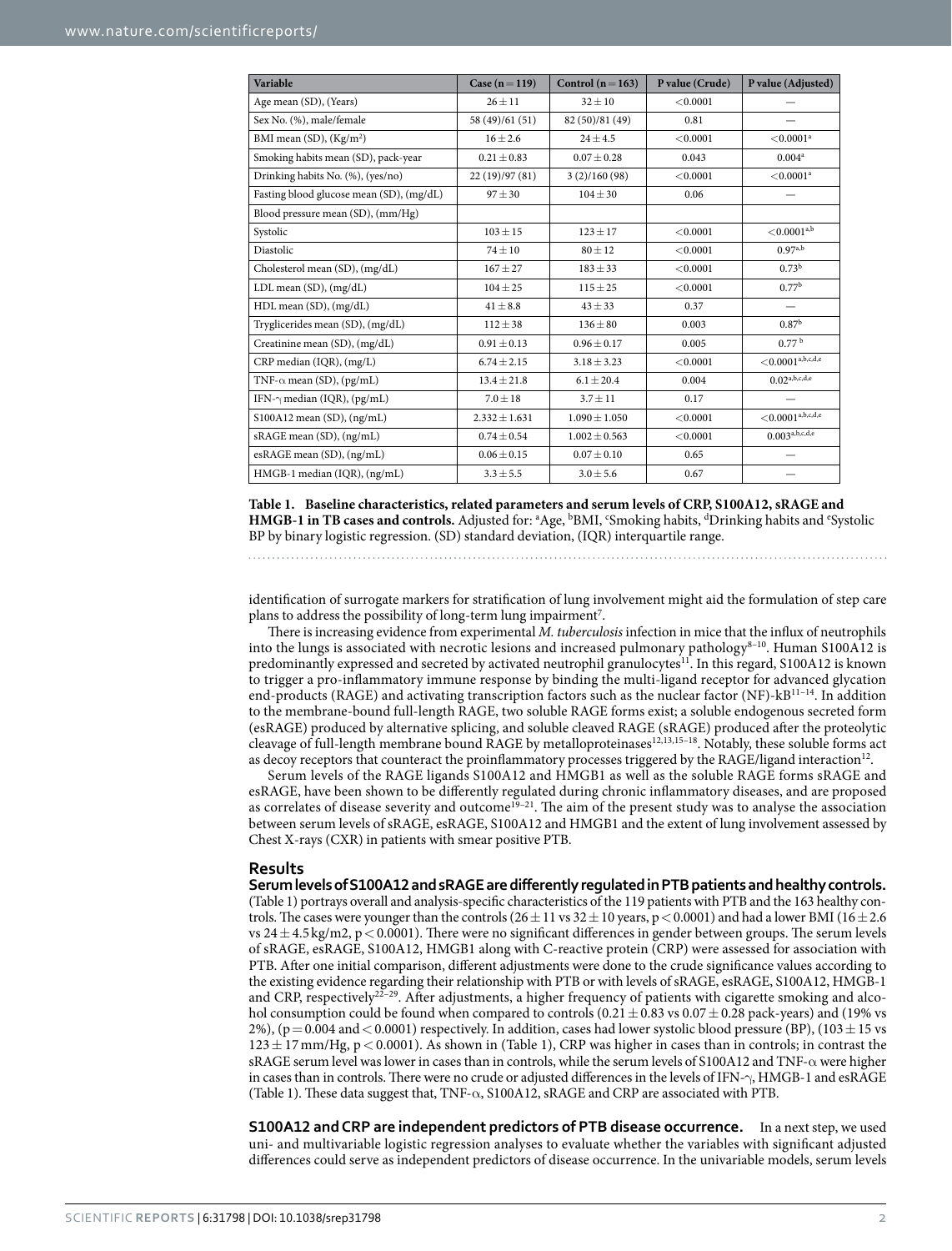<span id="page-2-0"></span>

| Predictor                     | $\beta$  | S.E   | P value  | $Exp \beta (OR)$ | 95%CI for Exp $\beta$ |
|-------------------------------|----------|-------|----------|------------------|-----------------------|
| Model 1 CRP                   | 1.646    | 0.225 | < 0.0001 | 5.186            | 3.336-8.063           |
| <b>Model 2 S100A12</b>        | 0.681    | 0.108 | < 0.0001 | 1.974            | 1.592-2.443           |
| Model 3 sRAGE                 | $-0.483$ | 0.206 | 0.019    | 0.613            | $0.413 - 0.924$       |
| Model 4 TNF- $\alpha$         | 0.019    | 0.007 | 0.010    | 1.024            | $1.005 - 1.034$       |
| Model 5 Age                   | $-0.051$ | 0.012 | < 0.0001 | 0.954            | $0.927 - 0.973$       |
| Model 6 BMI                   | $-0.650$ | 0.073 | < 0.0001 | 0.523            | $0.452 - 0.603$       |
| Model 7 Systolic BP           | $-0.081$ | 0.011 | < 0.0001 | 0.924            | $0.903 - 0.944$       |
| Model 8 Fasting blood glucose | $-0.009$ | 0.005 | 0.081    | 0.992            | $0.979 - 1.001$       |
| Model 9 Smoking habits        | $-0.566$ | 0.319 | 0.076    | 1.763            | $0.943 - 3.291$       |
| Model 10 Drinking habits      | 2.487    | 0.629 | < 0.0001 | 12.02            | 3.505-41.23           |

**Table 2. Univariable logistic regression analysis: predictors of disease occurrence.** Models parameters: Model 1 CRP: constant: −8.20, −2Log likelihood 185-Ch[i2](#page-7-1)<0.0001, Hosmer and lemeshow test <0.0001, R2 (Cox 0.49 and Nagelkerke 0.67). Model 2 S100A12: constant: −1.42, −2Log likelihood 328-Chi[2](#page-7-1)<0.0001, Hosmer and lemeshow test  $0.01$ ,  $\mathrm{R}^2$  (Cox  $0.17$  and Nagelkerke  $0.23$ ). Model 3 sRAGE: constant:  $0.206, -2 \mathrm{Log}$  likelihood  $405$ -Chi<sup>[2](#page-7-1)</sup> 0.016, Hosmer and lemeshow test 0.64,  $R^2$  (Cox 0.019 and Nagelkerke 0.026). Model 4 TNF- $\alpha$ : constant:  $-0.48, -2$  $-0.48, -2$ Log likelihood 375-Chi<sup>2</sup> 0.016, Hosmer and lemeshow test 0.07, R<sup>2</sup> (Cox 0.03 and Nagelkerke 0.04). Model 5 Age: constant:  $1.17, -2Log$  likelihood 392-Chi<sup>2</sup> 0.002, Hosmer and lemeshow test 0.82,  $R^2$  (Cox 0.06 and Nagelkerke 0.08). Model 6 BMI: constant: 12.05, −2Log likelihood 170.5-Chi[2](#page-7-1)<0.0001, Hosmer and lemeshow test 0.88, R<sup>2</sup> (Cox 0.55 and Nagelkerke 0.73). Model 7 Systolic BP: constant: 8.8, −2Log likelihood  $312.1$ -Chi<sup>2</sup> < 0.0001, Hosmer and lemeshow test 0.21,  $R^2$  (Cox 0.24 and Nagelkerke 0.33). Model 8 Fasting blood glucose: constant:  $0.66, -2Log$  likelihood  $403.8$ -Chi<sup>2</sup>  $0.048$ , Hosmer and lemeshow test  $0.86, R^2$  (Cox  $0.012$  and Nagelkerke 0.017). Model 9 Smoking habits: constant: −0.302, −2Log likelihood 405-Chi2 0.032, Hosmer and lemeshow test 0.001, R<sup>2</sup> (Cox 0.01 and Nagelkerke 0.02). Model 10 Drinking habits: constant: −0.494, −2Log likelihood 358-Chi $^2$   $<$  0.0001, Hosmer and lemeshow test 0.001, R $^2$  (Cox 0.08 and Nagelkerke 0.11).

of CRP, S100A12, sRAGE and TNF-α, as well as age, BMI, systolic BP, and alcohol consumption were predictors of disease occurrence [\(Table 2\)](#page-2-0). In the multivariable analysis only, serum CRP, S100A12, BMI and systolic BP remained significantly associated ([Table 3\)](#page-3-0). The serum levels of CRP and S100A12 suggested that as these two markers increased, so did the probability of being a PTB patient (Odds Ratio (OR) 3.61, 95%CI 2.008–6.488,  $p = < 0.0001$ ) and (OR 1.873, 95%CI 1.212–2.891,  $p = 0.004$ ) respectively [\(Table 3](#page-3-0)). In summary, PTB patients had increased serum levels of CRP and S100A12 and both parameters are independent predictors of disease occurrence.

**Serum levels of CRP and S100A12 change longitudinally during DOTS treatment.** To further assess a causal relationship and to rule out confounding effects due to other unknown factors, we used a repeated measure analysis to determine whether serum CRP, and S100A12 change in conjunction with DOTS treatment at 0, 2, 4 and 6 months. As shown in [\(Fig. 1a\)](#page-3-1) the serum levels of CRP significantly decreased after 2 months of DOTS treatment (4.40  $\pm$  0.99 mg/L) compared to the levels at the time of diagnosis (6.75  $\pm$  2.13 mg/L,  $p < 0.0001$ ). While S100A12 significantly decreased after 4 months (0.822  $\pm$  1.196 ng/mL) compared to the levels at the time of diagnosis  $(1.262 \pm 1.358 \text{ ng/mL}, p < 0.0001)$  ([Fig. 1b\)](#page-3-1). Similarly, significant changes were observed in systolic BP and BMI values ([Fig. 1c,d](#page-3-1)).

**Patients with pulmonary TB showed higher neutrophil and lower lymphocyte counts; neutro- phils were positive predictors of S100A12 serum levels.** S100A12 is constitutively expressed by neutrophil granulocytes<sup>11</sup> and several clinical studies have associated the serum levels of S100A12 with neutrophil activation and neutrophilic inflammation<sup>30,31</sup>. In order to evaluate whether the same pattern is present in PTB we measured the differential peripheral White Blood Cell (WBC) counts in a subgroup of TB cases and healthy controls that had this value available in their clinical records and compared first the differences in total cell numbers between the two groups and secondly we assessed the association of S100A12 in serum with the different cells populations by linear regression analysis. As shown in ([Fig. 2a\)](#page-4-0), a significantly higher WBC count was observed in patients when compared to healthy controls. This was mainly due to the increase of neutrophils and monocytes ([Fig. 2b,c\)](#page-4-0). In contrast, lymphocytes were decreased in PTB compared to controls ([Fig. 2d](#page-4-0)). Next, we used univariable linear regression to show that neutrophil and eosinophil counts were positive predictors of S100A12 serum levels ( $\beta$  values 0.265 and 9.421, p=0.016 and p=0.012, [Table 4](#page-5-0) models 4 and 5, respectively). In contrast the associations with the lymphocyte and monocyte counts did not reach statistical significance. A subsequent multivariable analysis revealed that only the neutrophil count remained as significant positive predictor of the S100A12 serum levels ( $\beta$  value 0.265, p = 0.016) [\(Table 4,](#page-5-0) model 6).

**S100A12 is a positive predictor of the extent of alveolar infiltration in the CXR of patients with pulmonary TB.** We recently developed an assessment scheme for grading disease severity in PTB by specifically considering the five CXR manifestations: lung involvement, alveolar infiltration, cavitation, lymphadenopathy and pleural effusion, these CXR features were differently associated with Body Mass Index (BMI) and sputum smear positivity, and changed to a different extent after 6 months of treatment $32$ . We used this same assessment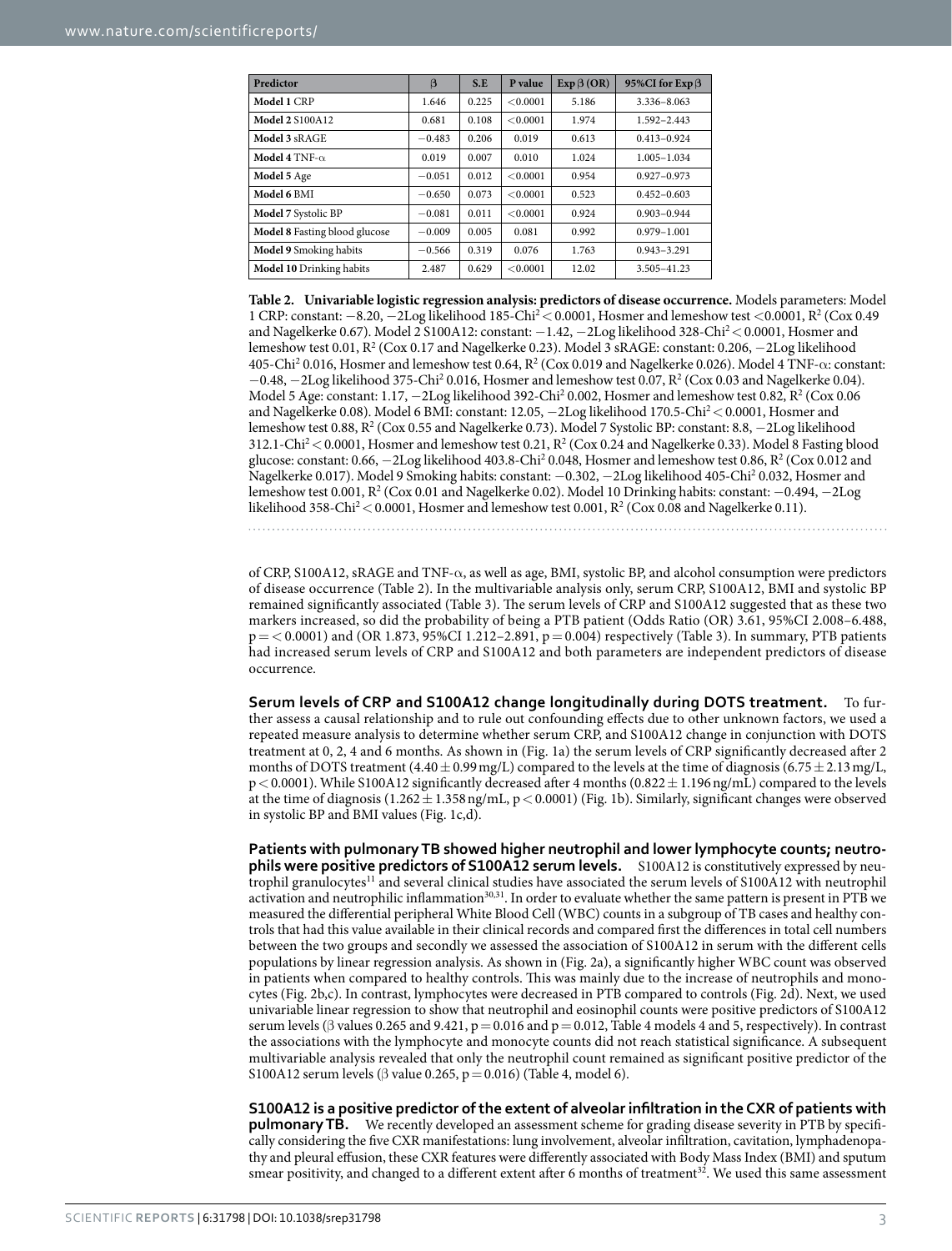<span id="page-3-0"></span>

| Predictor     | B        | S.E   | P value  | $Exp \beta (OR)$ | 95%CI for Exp ß |
|---------------|----------|-------|----------|------------------|-----------------|
| <b>CRP</b>    | 1.289    | 0.299 | < 0.0001 | 3.61             | 2.008-6.488     |
| S100A12       | 0.608    | 0.299 | 0.042    | 1.837            | $1.022 - 3.305$ |
| sRAGE         | $-1.668$ | 0.910 | 0.067    | 0.189            | $0.032 - 1.122$ |
| TNF- $\alpha$ | 0.012    | 0.017 | 0.473    | 1.012            | $0.980 - 1.046$ |
| BMI           | $-0.608$ | 0.143 | < 0.0001 | 0.932            | $0.411 - 0.720$ |
| Systolic BP   | $-0.071$ | 0.033 | 0.030    | 0.932            | $0.874 - 0.993$ |

**Table 3. Multivariable logistic regression analysis: S100A12 and sRAGE are independent predictors of**  disease occurrence. Model parameters: constant: 14.3[2](#page-7-1), −2Log likelihood 42-Chi<sup>2</sup> < 0.0001, Hosmer and lemeshow test 0.94,  $R^2$  (Cox 0.67 and Nagelkerke 0.92). Cases  $n = 110$ , Controls  $n = 160$ .





<span id="page-3-1"></span>

scheme to evaluate the association of these specific CXR features with CRP, S100A12, sRAGE and WBC using regression analysis. A univariable ordinal regression revealed that the monocyte count and serum S100A12 levels were positive predictors for the extent of alveolar infiltration (OR 1.01, 95%CI 1.00–1.01, p= 0.049) and (OR 1.37, 95%CI 1.10–1.71,  $p=0.005$  respectively). Blood neutrophil count was also a positive predictor, but on the borderline of statistical significance (OR 1.18, 95%CI 1.0–1.39,  $p = 0.050$ ) [\(Table 5](#page-5-1) models 1, 2 and 3, respectively). In contrast, only S100A12 levels were significantly associated with the extent of alveolar infiltration (OR 2.60, 95%CI 1.35–5.00, p=0.004) in a multivariable model [\(Table 5,](#page-5-1) model 4). Thus, our data implicate that S100A12 independently predicts the extent of alveolar infiltration in the CXR of PTB patients. Furthermore, the probability of having infiltration in all four lung quadrants increases with rising S100A12 serum levels.

#### **Discussion**

Recent studies suggest that neutrophils play a central role in the inflammatory response that causes PTB lung pathology<sup>[8](#page-7-7)</sup>. In accordance, the results of our study demonstrate that PTB was associated with an increase in the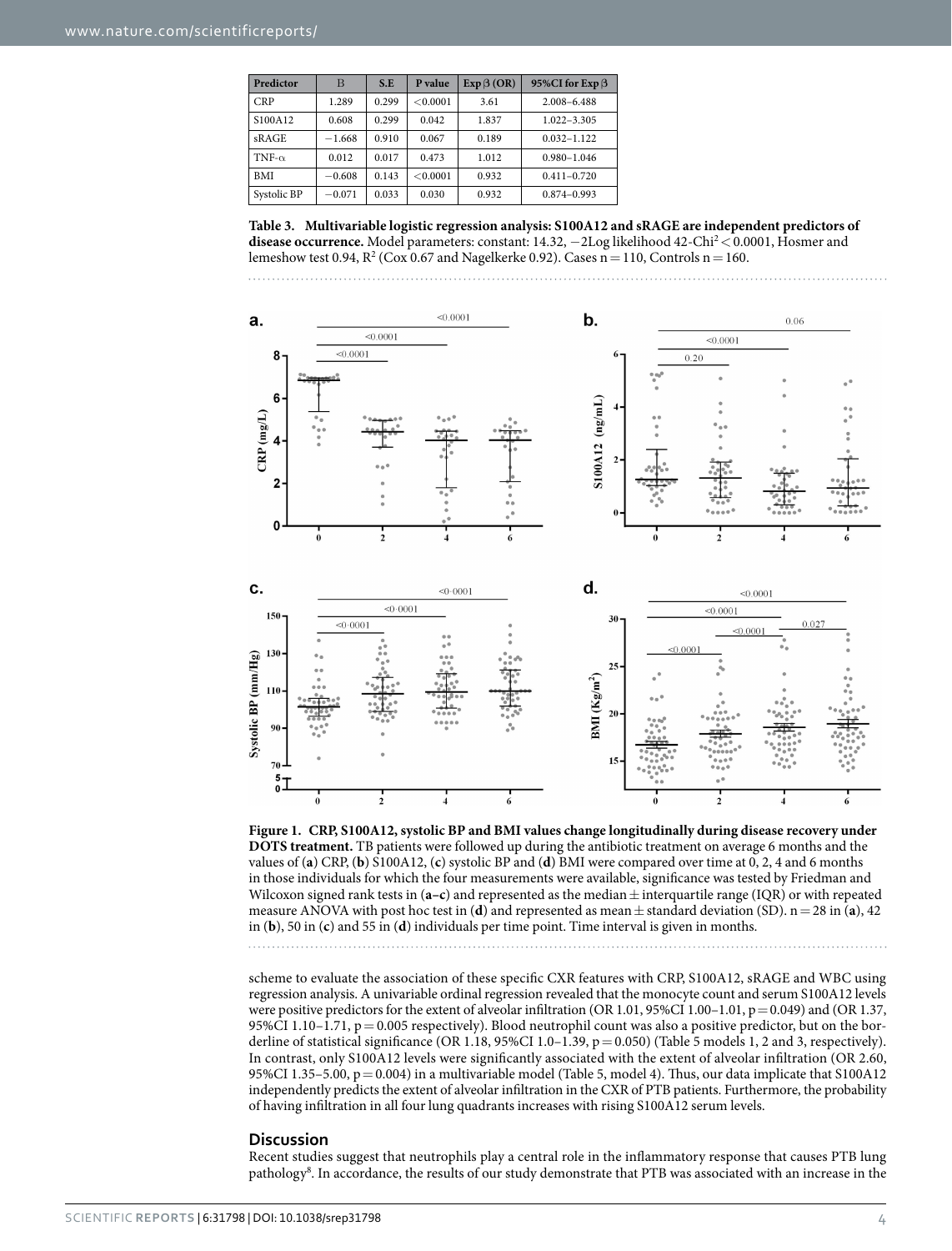

<span id="page-4-0"></span>**Figure 2. TB patients have increased neutrophil counts and decreased lymphocyte counts in their peripheral blood when compared to healthy controls.** (**a**) Total WBC, (**b**) Neutrophil count, (**c**) Monocyte count, (**d**) Lymphocyte count and (**e**) Eosinophil count. Data are presented as the median $\pm$  interquartile range (IQR) and significance was tested with Mann Whitney U tests.  $n = 51$  for cases and 43 for controls.

serum concentration of S100A12, as well as with elevated blood neutrophil counts. Additionally, PTB was associated with a decrease in sRAGE serum levels. Importantly, although S100A12 along with CRP independently predicted PTB disease occurrence, only the serum concentration of S100A12 served as a predictor of alveolar lung infiltration evaluated by CXR.

The association of the serum S100A12 concentration with the extent of alveolar infiltration suggests that increased S100A12 serum levels reflect the neutrophilic lung damage seen in PTB patients. This is in accordance with recent reports describing that active PTB is characterized by an exudative reaction progressing to tuberculous pneumonia<sup>33</sup>. Also supporting this, serum levels of S100A12 and sRAGE are associated with other chronic pulmonary diseases such as chronic obstructive lung disease (COPD) and cystic fibrosis (CF), in which neutro-phils are known to be considerably involved in the pulmonary inflammatory process and disease pathology<sup>[34](#page-8-5),[35](#page-8-6)</sup>.

Considering the role of sRAGE in chronic inflammatory processes, decreased sRAGE serum levels were reported in COPD and rheumatoid arthritis patients<sup>[30,](#page-8-1)[31](#page-8-2),36-41</sup>. Of note, in most chronic diseases decreased sRAGE is accompanied by an increase in S100A12 which is associated with disease severity<sup>19</sup>. Our results support the hypothesis that during active inflammation in PTB, neutrophil influx into the lung results in increased S100A12 concentrations. Further that serum S100A12 concentration might serve as an indicator to assess the extent of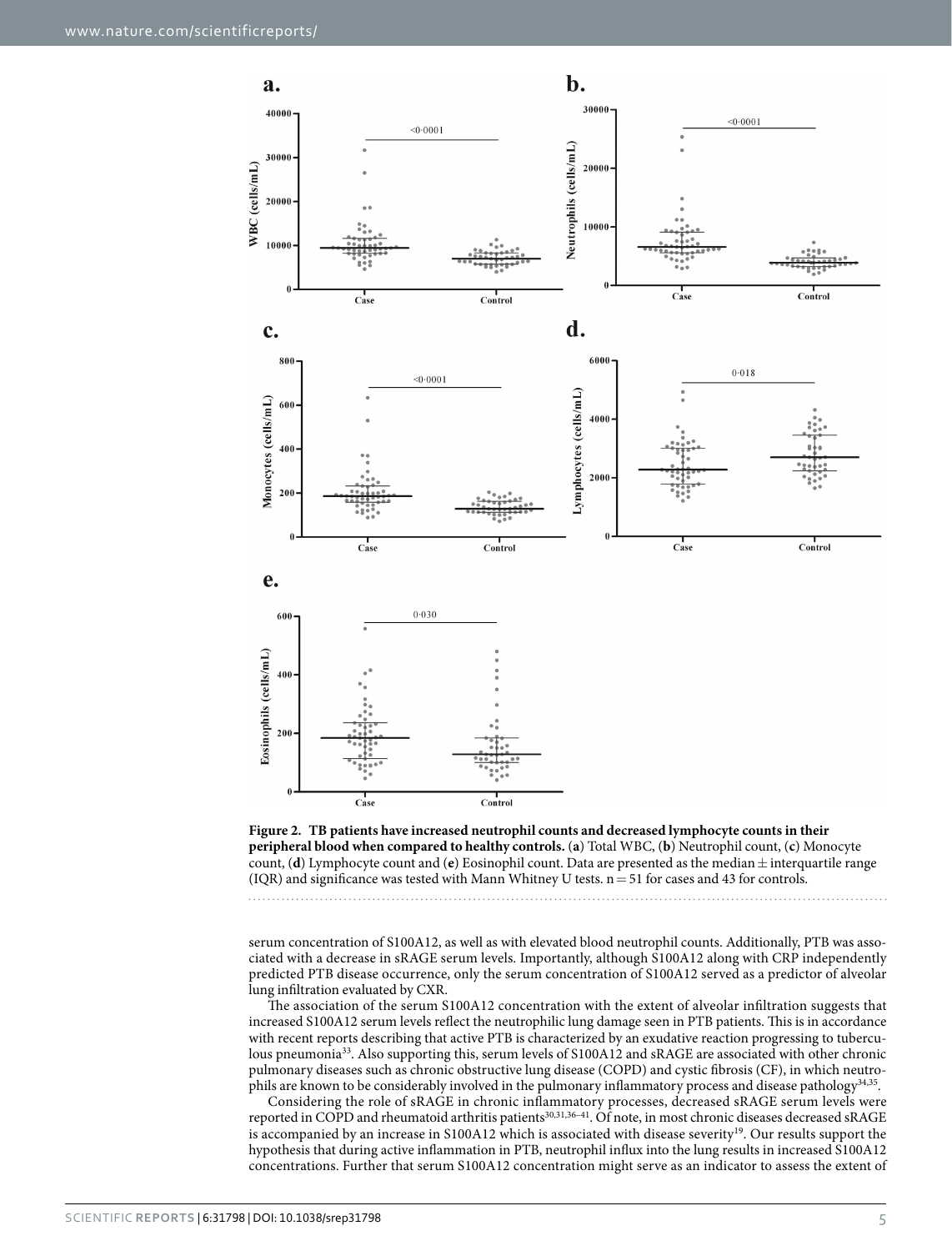<span id="page-5-0"></span>

| Predictor              | B     | S.E   | P value | 95%CI for $\beta$ |
|------------------------|-------|-------|---------|-------------------|
| Model 1 WBC            | 0.240 | 0.078 | 0.011   | $0.068 - 0.412$   |
| Model 2<br>Neutrophils | 0.265 | 0.094 | 0.016   | $0.059 - 0.470$   |
| Model 3<br>Monocytes   | 7.945 | 3.947 | 0.069   | $-0.742 - 16.63$  |
| Model 4<br>Lymphocytes | 0.975 | 0.474 | 0.064   | $-0.069 - 2.019$  |
| Model 5<br>Eosinophils | 9.421 | 4.126 | 0.012   | $2.541 - 16.32$   |
| Multivariable          |       |       |         |                   |
| Model 6<br>Neutrophils | 0.265 | 0.094 | 0.016   | $0.059 - 0.470$   |

**Table 4. Univariable and multivariable linear regression analysis: neutrophils are positive predictors**  of S100A12 serum levels. Models parameters: Model 1: WBC. Constant 867, ANOVA 0.011, R<sup>2</sup> 0.41. Model 2: Neutrophils. Constant 1417, ANOVA 0.016, R<sup>2</sup> 0.36. Model 3: Monocytes. Constant 1596, ANOVA 0.069,  $R^2$  0.20. Model 4: Lymphocytes. Constant 607, ANOVA 0.064,  $R^2$  0.21. Model 5: Eosinophils. Constant 1614, ANOVA 0.012,  $R^2$  0.40. Model 6: Constant 1417, ANOVA 0.016,  $R^2$  0.36. Other variables in model 6: Lymphocytes, monocytes, eosinophils.

<span id="page-5-1"></span>

| Predictor              | в        | S.E   | P value | $Exp. \beta (OR)$ | 95% for Exp. $\beta$ (OR) |
|------------------------|----------|-------|---------|-------------------|---------------------------|
| Model 1<br>Neutrophils | 0.165    | 0.084 | 0.050   | 1.18              | $1.00 - 1.39$             |
| Model 2<br>Monocytes   | 0.007    | 0.003 | 0.049   | 1.01              | $1.00 - 1.01$             |
| Model 3<br>S100A12     | 0.317    | 0.112 | 0.005   | 1.37              | $1.10 - 1.71$             |
| Multivariable          |          |       |         |                   |                           |
| Model 4<br>Neutrophils | $-0.106$ | 0.228 | 0.643   | 0.90              | $0.58 - 1.41$             |
| Monocytes              | 0.011    | 0.010 | 0.272   | 1.01              | $0.99 - 1.03$             |
| S100A12                | 0.956    | 0.333 | 0.004   | 2.60              | $1.35 - 5.00$             |

**Table 5. Univariable and multivariable ordinal regression: S100A12 is a positive predictor for the extent of alveolar infiltration in the CXR of patients with pulmonary TB.** Dependent ordinal variable alveolar infiltration (None, 1 quadrant, 2 quadrants, 3 quadrants and 4 quadrants). Models parameters: Model 1 −2Log 128 Chi<sup>2</sup> 0.052, Goodness of fit 0.47, Pseudo R<sup>2</sup> (Cox and snell 0.075, Nagelkerke 0.081), test of parallel lines 0.516; n = 51. Model 2  $-2$ Log 118 Chi<sup>2</sup> 0.051, Goodness of fit 0.66, Pseudo R<sup>2</sup> (Cox and snell 0.076, Nagelkerke 0.081), test of parallel lines 0.490;  $n = 51$  Model 3  $-2$ Log 295 Chi<sup>2</sup> 0.005, Goodness of fit 0.79, Pseudo R<sup>2</sup> (Cox and snell 0.068, Nagelkerke 0.073), test of parallel lines 0.089; n = 112. Model 4  $-2$ Log 70 Chi<sup>2</sup> 0.002, Goodness of fit 0.83, Pseudo R<sup>2</sup> (Cox and snell 0.39, Nagelkerke 0.42), test of parallel lines 0.47;  $n = 51$ . Reference category: alveolar infiltration 4 quadrants.

pulmonary inflammation. In longitudinal studies of lung injury, sRAGE and S100A12 serum levels returned to control levels after disease recovery<sup>[31](#page-8-2),[42](#page-8-8)</sup>. Similarly in our study S100A12 serum levels returned to normal values during DOTS therapy. This normalization of S100A12 was accompanied by a concurrently increasing BMI, likely reflecting the improvement of the patient's general condition during treatment<sup>43</sup>.

Recent evidence highlights the association of S100 proteins with neutrophil associated inflammation and their role as potential surrogate markers to assess lung inflammation and disease severity in PT[B44.](#page-8-10) S100A8/A9 protein dimer is present in the inflammatory lung granulomas in active human PTB and in the TB mouse model these proteins mediate neutrophilic accumulation by inducing production of proinflammatory chemokines and cytokines[44](#page-8-10). Accordingly, our results not only suggest that neutrophils are the source of S100A12 but also that this protein is a predictor of alveolar infiltration, and we have recently shown that alveolar infiltration is associated with severity and infectivity in PTB<sup>[32](#page-8-3)</sup>. Importantly, we measured CRP, a classical acute phase protein and indicator of immune system activity, although we found that CRP is a good predictor of disease occurrence, the serum concentration of this protein was not associated with any radiographic abnormality. These results are in line with a study that found no correlation between CRP and CXR abnormalities in PTB<sup>45</sup>. Thus, while CRP is produced in the liver and is a well-known marker of systemic inflammation<sup>46</sup>, S100A12 might provide information about lung inflammation that is different to systemic inflammation expressed by CRP. Alveolar infiltration might lead to scaring and long term pulmonary affection which could be preventable<sup>47</sup>. Accordingly, a recent systematic review found that TB is strongly associated with the presence of chronic respiratory disease in adults in TB endemic areas, highlighting the need for actions to improve long-term lung health in TB care and surrogate markers to assess lung involvement and damage<sup>[48](#page-8-14)</sup>. Of note, we found no association between neutrophil counts and alveolar infiltration. During infection more than one-half of the neutrophils in the peripheral circulation are attached to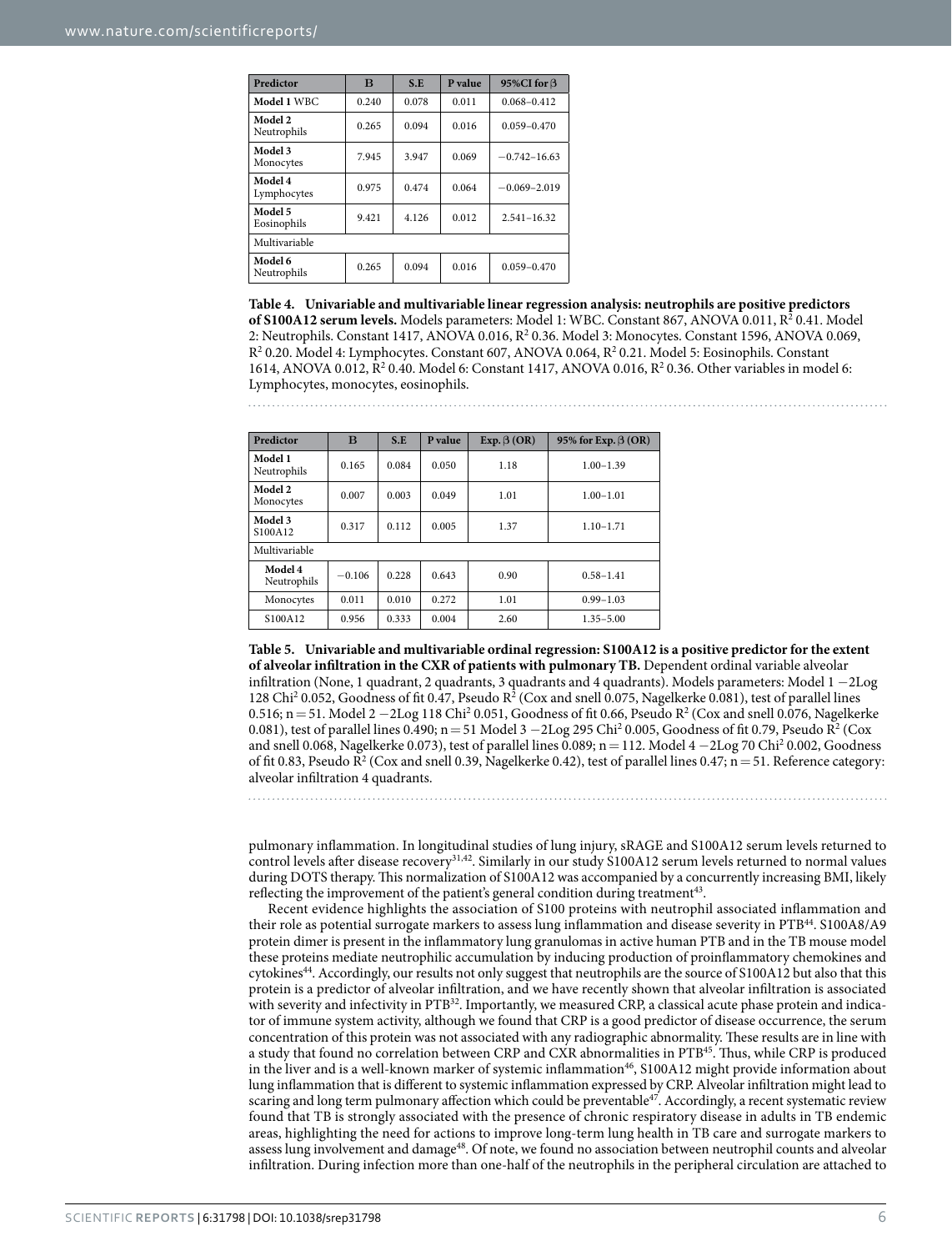the vascular endothelium[49](#page-8-15). As these cells migrate across the endothelium to inflammatory foci, they get activated; generate free radicals, and release granule contents and inflammatory mediators such as calgranulins<sup>50</sup>. Our data suggest that an association between neutrophil count and alveolar infiltration might exist but the results did not reach statistical significance and it could be explained by the small sample size because the neutrophil count was available only for 51 TB patients. However, although an association between neutrophil count and alveolar infiltration could not be ruled out, our results demonstrate that the association with S100A12 is stronger.

One limitation of our study is that although all the individuals used as controls were clinically healthy at the moment of sample collection, we are not certain about their status in terms of past exposure to *M. tuberculosis* or latency. Thus some might differ in their latency status what could eventually affect the results. In addition, we followed up the patients only for 6 months what does not allow assessment of any associations with long term outcome. In this study we reveal an association of S100A12 with lung involvement in PTB, however, similar asso-ciations have been shown with other inflammatory diseases<sup>[19](#page-7-12)</sup>, thus, future studies should address the comparison of this immune marker across different pulmonary diseases.

Our findings suggest that the measurement of S100A12 serum concentration may help to stratify the extent of alveolar infiltration of PTB patients at the time of diagnosis, to identify cases that would benefit from strategies to avoid long-term lung impartment. This research has laid the ground work for further evaluate the potential application of serum S100A12 and S100 proteins for the assessment of lung involvement in patients with PTB

In conclusion our results highlight the role of neutrophils in the pathogenesis of smear positive PTB and demonstrate that S100A12 could serve as a novel target to assess the extent of alveolar infiltration in patients with PTB. Therefore the role of this molecule as biomarker for TB should be more accurately defined.

#### **Materials and Methods**

**Study design, setting and participants.** We carried out a cross sectional cohort and a self-controlled case series study in Mahavir hospital and Research Center in Hyderabad, India. For the purpose of calculating sample size, a pilot survey was performed with 25 TB patients and 15 healthy controls in March 2011. Our calculations indicated that, 94 and 45 individuals per group would be required for sRAGE and S100A12 respectively, to detect a significant difference according to the observed effect sizes and the influence of the potential confounders and effect modifiers with 80% power and 5% significance level. However more individuals were included to allow for missing data. The final recruitment period (July 26 2011- July 25 2013) resulted in a final sample size of 119 PTB patients and 163 healthy controls.

Criteria for inclusion as a case were: newly diagnosed pulmonary sputum smear positive TB disease and treatment naïve patients who entered the Hyderabad Directly Observed Treatment, Short-course (DOTS) program at Mahavir hospital. The diagnostic criterion for PTB was defined as the presence of one of the following: at least 2 initial sputum smear examinations positive for Acid-Fast Bacilli (AFB) or sputum examination positive for AFB and radiographic abnormalities consistent with active pulmonary TB<sup>51</sup>.

Criteria for inclusion as healthy control were: absence of apparent acute or chronic pulmonary diseases or diseases of other origin, and a negative history of TB disease. All healthy control individuals were from the same geographical origin, living in Hyderabad and were clinically in good health at the time of sample collection. Individuals with signs and symptoms suggesting active PTB or a history of prior anti-TB treatment were excluded from the study. All study participants gave written informed consent and the study was approved by the institutional ethics committee for bio-medical research at the Bhagwan Mahavir Medical Research Centre, Hyderabad, India. The methods used in this study were in accordance with the approved guidelines.

**End points, follow-up and variables.** All PTB patients were prospectively followed up on average for 6 months from the beginning to the end of the treatment. The final end points were: death, loss to follow-up and end of therapy. The demographic data, including gender, age and BMI along with other relevant clinical data were recorded using the standard hospital's DOTS program questionnaire. The main potential confounders and effect modifiers were: age, gender, BMI, blood glucose, smoking, alcohol consumption, HIV infection, blood pressure, lipid profile (cholesterol, Low Density Lipoprotein (LDL) and triglycerides), chronic kidney disease, cardiovascular disease and use of lipid lowering drugs which have been related to the risk of getting TB or to influence the levels of S100A12, sRAGE and esRAGE in serum[23](#page-8-18),[24](#page-8-19),[26](#page-8-20),[52.](#page-8-21) The final treatment outcome was recorded as cured, died, failure or defaulted according to the India technical and operational guidelines for TB control<sup>51</sup>.

**Data sources and measurements.** The demographic data were obtained directly from patients or their relatives and healthy individuals during an interview performed by a trained researcher at initial recruitment. Smoking and alcohol consumption were self-reported and assessed by including these questions into the standard DOTS questionnaire according to previously described<sup>[53,](#page-8-22)54</sup>. Other relevant clinical data were obtained from the hospital's TB control program records and medical staff. The blood pressure was measured with the MX2 digital automatic blood pressure monitor (Omron GmbH, Mannheim-Germany) and one peripheral blood sample was obtained after overnight fasting from healthy controls at initial recruitment and from TB patients at the start of therapy and after 2, 4 and 6 months. The serum was isolated and stored at −20 °C.

Complete peripheral blood count, lipid profile (total cholesterol, LDL cholesterol, triglycerides and HDL cholesterol) and creatinine were analysed by the hospital pathology service using Sysmex KX-21 blood analyser (Sysmex, Kone-Japan) and Konelab 20 clinical chemistry analyzer (Thermo scientific, Rockford, Illinois- USA) respectively. Fasting blood glucose was measured using the Accu-Chek Performa (Roche Diagnostics GmbH, Mannheim-Germany). Immune markers were determined with commercially available ELISA kits as follows: sRAGE (R&D systems, Minneapolis, Minnesota-USA), esRAGE (B-Bridge International, Tokyo-Japan), HMGB-1 (IBL international GmbH, Hamburg-Germany), S100A12/EN-RAGE (MBL international, Woburn, Massachusetts-USA), CRP (Thermo scientific), TNF- $(\alpha)$  and IFN- $(\gamma)$  (BD biosciences, Heidelberg-Germany).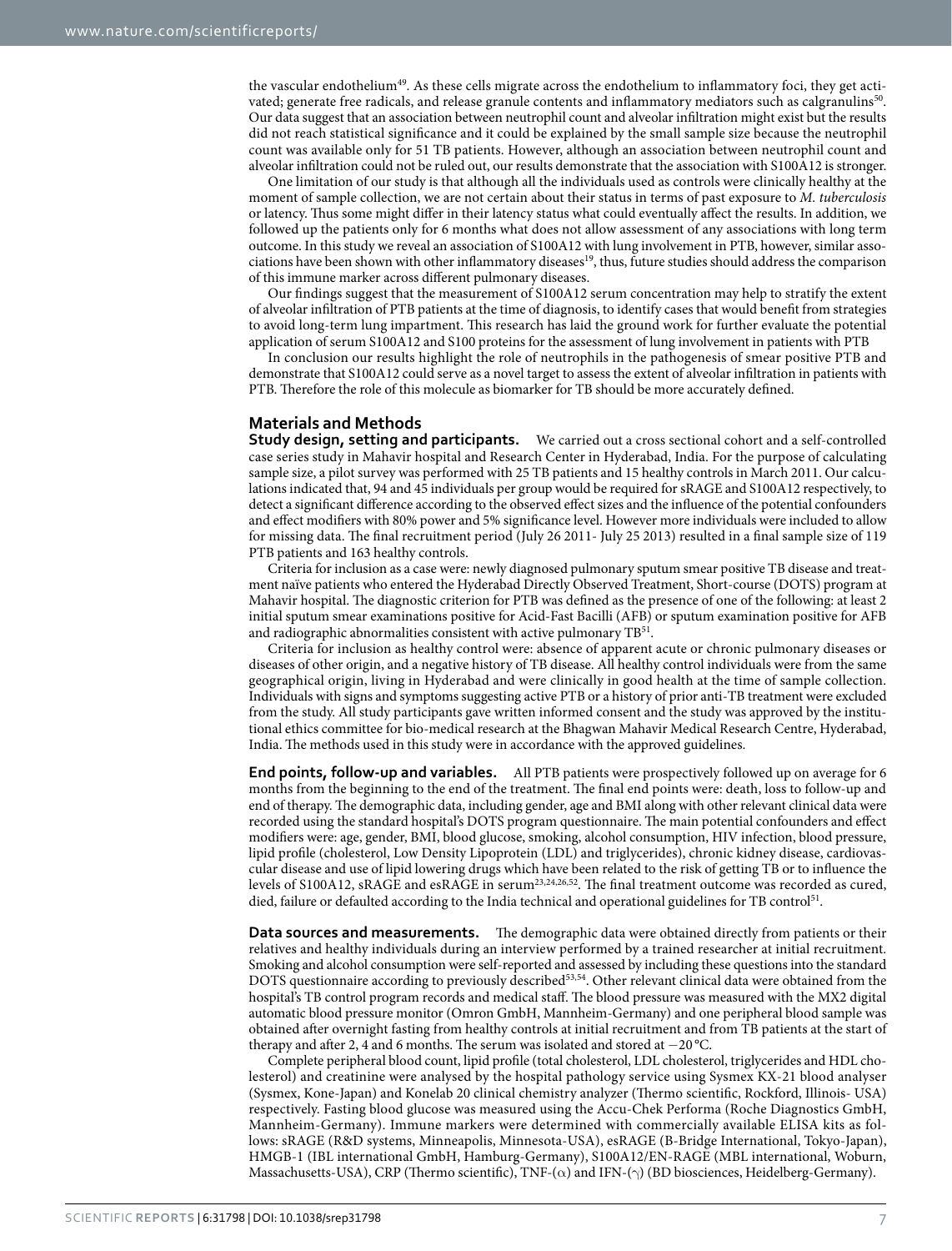**Chest radiography.** A CXR analysis was performed to every recruited patient at the time of diagnosis using a Siemens Heliophos D X-rays generator (Siemens, Mumbai-India). The CXR were evaluated as previously described<sup>32</sup>.

**Statistical methods.** Normally distributed variables were expressed as mean $\pm$  SD, not normally distributed variables as median $\pm$  interquartile range, and statistical differences between two groups were analysed using a two-sided Student's *t* test or a Mann Whitney U test. One way ANOVA with post hoc test or Kruskall Wallis and Mann Whitney U test with Bonferrini adjustment were used for normally and not normally distributed variables when more than two groups were compared. Binary logistic regression was used for adjustments for potential confounders in the cross sectional associations and for assessing predictors of disease occurrence. Univariable logistic regression models were done and those variables found to be predictors of disease occurrence were then analysed with hierarchical multivariable and backwards Likelihood Ratio (LR) regression models. Hosmer-Lemeshow goodness of fit test was used as goodness of fit for model fitting assessment and VIF values were used to assess multicollinearity. The best fitting models were chosen by analysing the change in the LR statistic after different variables were included or removed from the model. Cox & Snell and Nagelkerke R squares were reported to assess the proportion of variance explained by the predictors and different models. The longitudinal data were analyzed with repeated measures ANOVA with post hoc test or with Friedman test and Wilcoxon signed rank test for normally and not normally distributed variables respectively.

Linear regression was used to analyse the association of S100A12 with peripheral blood cell counts. In linear regression analysis ANOVA test was used as goodness of fit for model fitting assessment and the R<sup>2</sup> test to assess the proportion of variance explained by the predictors. In linear and logistic regressions, deviance and partial residuals were used to identify potential outliers influencing the models. The association of alveolar infiltration and immune markers was assessed with univariable and multivariable ordinal regression analysis: the goodness of fit test was used for model fitting assessment, the amount of variation explained by the model with pseudo  $R^2$ and the proportional odds assumption was assessed with the test of parallel lines. SPSS 21 (SPSS Inc., Chicago, Illinois USA) was used for data analysis and values of *p*< 0.05 were considered significant. Graphics were done with GraphPad Prism Software version 5.00 for Windows (GraphPad Software, San Diego California, USA) and sample size and power calculations with OpenEpi version 3.01. The STROBE guideline was used to guide the report of this observational study.

#### **References**

- <span id="page-7-0"></span>1. World Health Organization (WHO). *Global tuberculosis report* (*2014*) (Date of access:15/04/2015) Available in: [http://www.who.int/](http://www.who.int/tb/publications/global_report/gtbr14_main_text.pdf?ua=1.) [tb/publications/global\\_report/gtbr14\\_main\\_text.pdf?ua](http://www.who.int/tb/publications/global_report/gtbr14_main_text.pdf?ua=1.)=1.
- <span id="page-7-1"></span>2. Hunter, R. L. Pathology of post primary tuberculosis of the lung: an illustrated critical review. *Tuberculosis* (*Edinb*) **91,** 497–509, doi: 10.1016/j.tube.2011.03.007 (2011).
- <span id="page-7-2"></span>3. Lawn, S. D. & Zumla, A. I. Tuberculosis. *Lancet* **378,** 57–72, doi: 10.1016/S0140-6736(10)62173-3 (2011).
- <span id="page-7-3"></span>4. Chung, K. P. *et al.* Trends and predictors of changes in pulmonary function after treatment for pulmonary tuberculosis. *Clinics* (*Sao Paulo*) **66,** 549–556 (2011).
- <span id="page-7-4"></span>5. Hnizdo, E., Singh, T. & Churchyard, G. Chronic pulmonary function impairment caused by initial and recurrent pulmonary tuberculosis following treatment. *Thorax* **55,** 32–38 (2000).
- <span id="page-7-5"></span>6. World Health Organization (WHO). *Treatment of tuberculosis guidelines 4th ed* (*2010*), (Date of access:15/03/2015)Available in: [http://apps.who.int/iris/bitstream/10665/44165/1/9789241547833\\_eng.pdf?ua](http://apps.who.int/iris/bitstream/10665/44165/1/9789241547833_eng.pdf?ua=1&ua=1)=1&ua=1.
- <span id="page-7-6"></span>7. Marais, B. J. *et al.* Scale-up of services and research priorities for diagnosis, management, and control of tuberculosis: a call to action. *Lancet* **375,** 2179–2191, doi: 10.1016/S0140-6736(10)60554-5 (2010).
- <span id="page-7-7"></span>8. Lowe, D. M., Redford, P. S., Wilkinson, R. J., O'Garra, A. & Martineau, A. R. Neutrophils in tuberculosis: friend or foe? *Trends Immunol* **33,** 14–25, doi: 10.1016/j.it.2011.10.003 (2012).
- 9. Desvignes, L. & Ernst, J. D. Interferon-gamma-responsive nonhematopoietic cells regulate the immune response to Mycobacterium tuberculosis. *Immunity* **31,** 974–985, doi: 10.1016/j.immuni.2009.10.007 (2009).
- 10. Nandi, B. & Behar, S. M. Regulation of neutrophils by interferon-gamma limits lung inflammation during tuberculosis infection. *J Exp Med* **208,** 2251–2262, doi: 10.1084/jem.20110919 (2011).
- <span id="page-7-8"></span>11. Pietzsch, J. & Hoppmann, S. Human S100A12: a novel key player in inflammation? *Amino Acids* **36,** 381–389, doi: 10.1007/s00726- 008-0097-7 (2009).
- <span id="page-7-9"></span>12. Bierhaus, A. *et al.* Understanding RAGE, the receptor for advanced glycation end products. *J Mol Med* (*Berl*) **83,** 876–886, doi: 10.1007/s00109-005-0688-7 (2005).
- <span id="page-7-10"></span>13. Han, S. H., Kim, Y. H. & Mook-Jung, I. RAGE: the beneficial and deleterious effects by diverse mechanisms of actions. *Mol Cells* **31,** 91–97, doi: 10.1007/s10059-011-0030-x (2011).
- 14. Hofmann, M. A. *et al.* RAGE mediates a novel proinflammatory axis: a central cell surface receptor for S100/calgranulin polypeptides. *Cell* **97,** 889–901 (1999).
- <span id="page-7-11"></span>15. Galichet, A., Weibel, M. & Heizmann, C. W. Calcium-regulated intramembrane proteolysis of the RAGE receptor. *Biochem Biophys Res Commun* **370,** 1–5, doi: 10.1016/j.bbrc.2008.02.163 (2008).
- 16. Raucci, A. *et al.* A soluble form of the receptor for advanced glycation endproducts (RAGE) is produced by proteolytic cleavage of the membrane-bound form by the sheddase a disintegrin and metalloprotease 10 (ADAM10). *FASEB J* **22,** 3716–3727, doi: 10.1096/ fj.08-109033 (2008).
- 17. Yamakawa, N., Uchida, T., Matthay, M. A. & Makita, K. Proteolytic release of the receptor for advanced glycation end products from *in vitro* and *in situ* alveolar epithelial cells. *Am J Physiol Lung Cell Mol Physiol* **300,** L516–L525, doi: 10.1152/ajplung.00118.2010 (2011).
- 18. Zhang, L. *et al.* Receptor for advanced glycation end products is subjected to protein ectodomain shedding by metalloproteinases. *J Biol Chem* **283,** 35507–35516, doi: 10.1074/jbc.M806948200 (2008).
- <span id="page-7-12"></span>19. Meijer, B., Gearry, R. B. & Day, A. S. The role of S100A12 as a systemic marker of inflammation. *Int J Inflam* **2012,** 907078, doi: 10.1155/2012/907078 (2012).
- 20. Christaki, E., Lazaridis, N. & Opal, S. M. Receptor for advanced glycation end products in bacterial infection: is there a role for immune modulation of receptor for advanced glycation end products in the treatment of sepsis? *Curr Opin Infect Dis* **25,** 304–311, doi: 10.1097/QCO.0b013e3283519b82 (2012).
- 21. Iwamoto, H. *et al.* Soluble receptor for advanced glycation end-products and progression of airway disease. *BMC Pulm Med* **14,** 68, doi: 10.1186/1471-2466-14-68 (2014).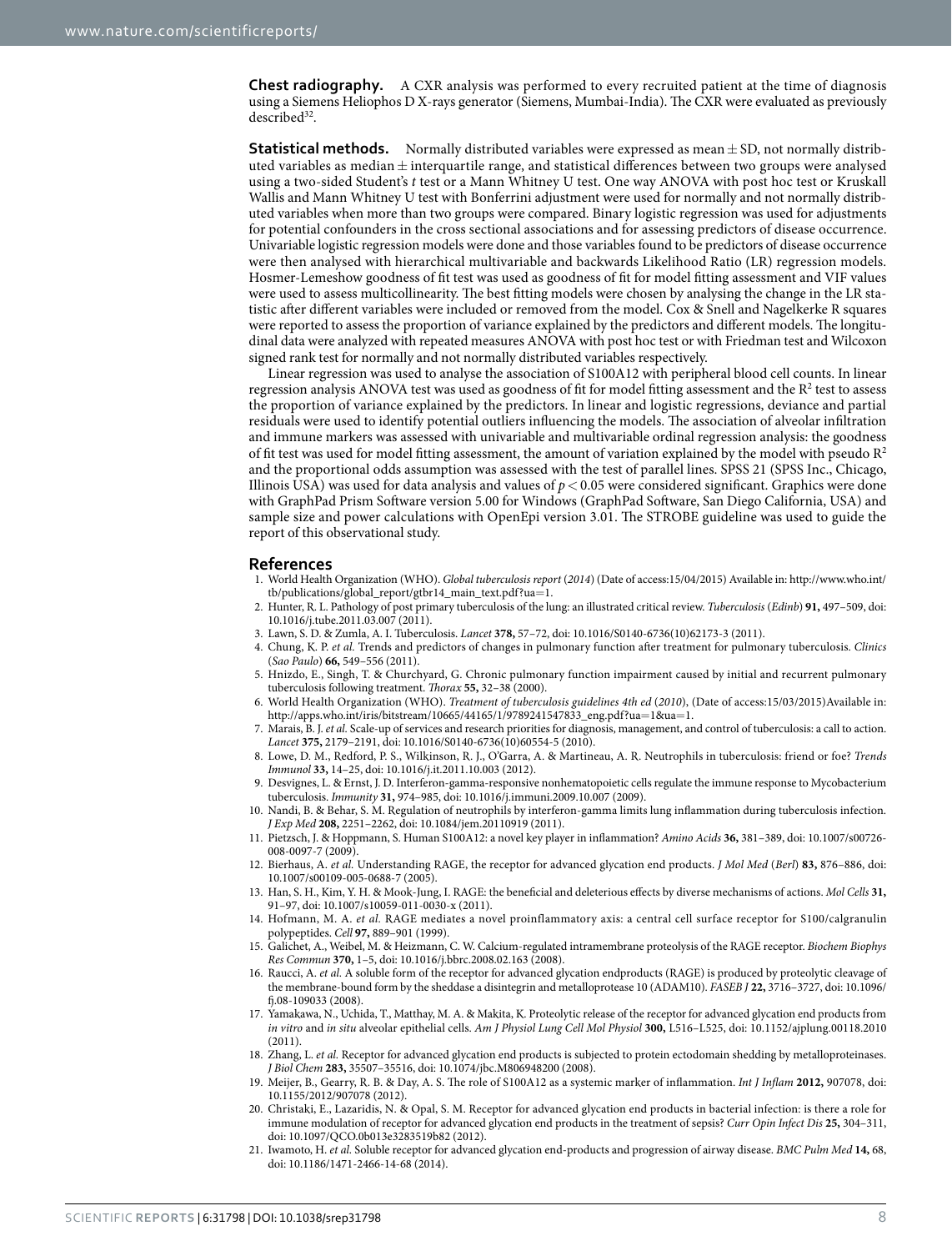- <span id="page-8-0"></span>22. Narasimhan, P., Wood, J., Macintyre, C. R. & Mathai, D. Risk factors for tuberculosis. *Pulm Med* **2013,** 828939, doi: 10.1155/2013/828939  $(2013)$
- <span id="page-8-18"></span>23. Faheem, M. *et al.* Does BMI affect cholesterol, sugar, and blood pressure in general population? *J Ayub Med Coll Abbottabad* **22,** 74–77 (2010).
- <span id="page-8-19"></span>24. Gerchman, F. *et al.* Body mass index is associated with increased creatinine clearance by a mechanism independent of body fat distribution. *J Clin Endocrinol Metab* **94,** 3781–3788, doi: 10.1210/jc.2008-2508 (2009).
- 25. Selvin, E. *et al.* sRAGE and risk of diabetes, cardiovascular disease, and death. *Diabetes* **62,** 2116–2121, doi: 10.2337/db12-1528 (2013).
- <span id="page-8-20"></span>26. Koyama, H. *et al.* Plasma level of endogenous secretory RAGE is associated with components of the metabolic syndrome and atherosclerosis. *Arterioscler Thromb Vasc Biol* **25,** 2587–2593, doi: 10.1161/01.ATV.0000190660.32863.cd (2005).
- 27. Timpson, N. J. *et al.* C-reactive protein levels and body mass index: elucidating direction of causation through reciprocal Mendelian randomization. *Int J Obes* (*Lond*) **35,** 300–308, doi: 10.1038/ijo.2010.137 (2011).
- 28. Tonstad, S. & Cowan, J. L. C-reactive protein as a predictor of disease in smokers and former smokers: a review. *Int J Clin Pract* **63,** 1634–1641, doi: 10.1111/j.1742-1241.2009.02179.x (2009).
- 29. Wener, M. H., Daum, P. R. & McQuillan, G. M. The influence of age, sex, and race on the upper reference limit of serum C-reactive protein concentration. *J Rheumatol* **27,** 2351–2359 (2000).
- <span id="page-8-1"></span>30. Foell, D. *et al.* Expression of the pro-inflammatory protein S100A12 (EN-RAGE) in rheumatoid and psoriatic arthritis. *Rheumatology* (*Oxford*) **42,** 1383–1389, doi: 10.1093/rheumatology/keg385 (2003).
- <span id="page-8-2"></span>31. Foell, D. *et al.* Monitoring neutrophil activation in juvenile rheumatoid arthritis by S100A12 serum concentrations. *Arthritis Rheum* **50,** 1286–1295, doi: 10.1002/art.20125 (2004).
- <span id="page-8-3"></span>32. Grozdanovic, Z. *et al.* A Novel Reading Scheme for Assessing the Extent of Radiographic Abnormalities and Its Association with Disease Severity in Sputum Smear-Positive Tuberculosis: An Observational Study in Hyderabad/India. *PLoS One* **10,** e0138070, doi: 10.1371/journal.pone.0138070 (2015).
- <span id="page-8-4"></span>33. Hunter, R. L., Actor, J. K., Hwang, S. A., Karev, V. & Jagannath, C. Pathogenesis of post primary tuberculosis: immunity and hypersensitivity in the development of cavities. *Ann Clin Lab Sci* **44,** 365–387 (2014).
- <span id="page-8-5"></span>34. Gifford, A. M. & Chalmers, J. D. The role of neutrophils in cystic fibrosis. *Curr Opin Hematol* **21,** 16–22, doi: 10.1097/ MOH.0000000000000009 (2014).
- <span id="page-8-6"></span>35. Bozinovski, S., Anthony, D. & Vlahos, R. Targeting pro-resolution pathways to combat chronic inflammation in COPD. *J Thorac Dis* **6,** 1548–1556, doi: 10.3978/j.issn.2072-1439.2014.08.08 (2014).
- <span id="page-8-7"></span>36. Cockayne, D. A. *et al.* Systemic biomarkers of neutrophilic inflammation, tissue injury and repair in COPD patients with differing levels of disease severity. *PLoS One* **7,** e38629, doi: 10.1371/journal.pone.0038629 (2012).
- 37. Smith, D. J. *et al.* Reduced soluble receptor for advanced glycation end-products in COPD. *Eur Respir J* **37,** 516–522, doi: 10.1183/09031936.00029310 (2011).
- 38. Sukkar, M. B. *et al.* Soluble RAGE is deficient in neutrophilic asthma and COPD. *Eur Respir J* **39,** 721–729, doi: 10.1183/09031936.00022011 (2012).
- 39. Myles, A., Viswanath, V., Singh, Y. P. & Aggarwal, A. Soluble receptor for advanced glycation endproducts is decreased in patients with juvenile idiopathic arthritis (ERA category) and inversely correlates with disease activity and S100A12 levels. *J Rheumatol* **38,** 1994–1999, doi: 10.3899/jrheum.110058 (2011).
- 40. Pullerits, R., Bokarewa, M., Dahlberg, L. & Tarkowski, A. Decreased levels of soluble receptor for advanced glycation end products in patients with rheumatoid arthritis indicating deficient inflammatory control. *Arthritis Res Ther* **7,** R817–R824, doi: 10.1186/ ar1749 (2005).
- 41. Miniati, M. *et al.* Soluble receptor for advanced glycation end products in COPD: relationship with emphysema and chronic cor pulmonale: a case-control study. *Respir Res* **12,** 37, doi: 10.1186/1465-9921-12-37 (2011).
- <span id="page-8-8"></span>42. Jabaudon, M. *et al.* Soluble form of the receptor for advanced glycation end products is a marker of acute lung injury but not of severe sepsis in critically ill patients. *Crit Care Med* **39,** 480–488, doi: 10.1097/CCM.0b013e318206b3ca (2011).
- <span id="page-8-9"></span>43. Sanchez, A., Azen, C., Jones, B., Louie, S. & Sattler, F. Relationship of Acute Phase Reactants and Fat Accumulation during Treatment for Tuberculosis. *Tuberc Res Treat* **2011,** 346295, doi: 10.1155/2011/346295 (2011).
- <span id="page-8-10"></span>44. Gopal, R. *et al.* S100A8/A9 proteins mediate neutrophilic inflammation and lung pathology during tuberculosis. *Am J Respir Crit Care Med* **188,** 1137–1146, doi: 10.1164/rccm.201304-0803OC (2013).
- <span id="page-8-11"></span>45. Mendy, J. *et al.* C-reactive protein, Neopterin and Beta2 microglobulin levels pre and post TB treatment in The Gambia. *BMC Infect Dis* **16,** 115, doi: 10.1186/s12879-016-1447-9 (2016).
- <span id="page-8-12"></span>46. Wu, Y., Potempa, L. A., El Kebir, D. & Filep, J. G. C-reactive protein and inflammation: conformational changes affect function. *Biol Chem* **396,** 1181–1197, doi: 10.1515/hsz-2015-0149 (2015).
- <span id="page-8-13"></span>47. O'Toole, R. F., Shukla, S. D. & Walters, E. H. TB meets COPD: An emerging global co-morbidity in human lung disease. *Tuberculosis* (*Edinb*) **95,** 659–663, doi: 10.1016/j.tube.2015.08.005 (2015).
- <span id="page-8-14"></span>48. Byrne, A. L., Marais, B. J., Mitnick, C. D., Lecca, L. & Marks, G. B. Tuberculosis and chronic respiratory disease: a systematic review. *Int J Infect Dis* **32,** 138–146, doi: 10.1016/j.ijid.2014.12.016 (2015).
- <span id="page-8-15"></span>49. Nourshargh, S. & Alon, R. Leukocyte migration into inflamed tissues. *Immunity* **41,** 694–707, doi: 10.1016/j.immuni.2014.10.008 (2014).
- <span id="page-8-16"></span>50. Boussac, M. & Garin, J. Calcium-dependent secretion in human neutrophils: a proteomic approach. *Electrophoresis* **21,** 665–672, doi: 10.1002/(SICI)1522-2683(20000201)21:3<665::AID-ELPS665>3.0.CO;2-U (2000).
- <span id="page-8-17"></span>51. Central T. B. Division, Directorate General of Health Services & Ministry of Health India. *Technical and operational guidelines for Tuberculosis control* (*2005*) (Date of access:15/02/2011)Available in: [http://tbcindia.nic.in/pdfs/Technical%20&%20Operational%20](http://tbcindia.nic.in/pdfs/Technical%20&%20Operational%20guidelines%20for%20TB%20Control.pdf) [guidelines%20for%20TB%20Control.pdf.](http://tbcindia.nic.in/pdfs/Technical%20&%20Operational%20guidelines%20for%20TB%20Control.pdf)
- <span id="page-8-21"></span>52. Cegielski, J. P. & McMurray, D. N. The relationship between malnutrition and tuberculosis: evidence from studies in humans and experimental animals. *Int J Tuberc Lung Dis* **8,** 286–298 (2004).
- <span id="page-8-22"></span>53. Greenfield, T. K. & Kerr, W. C. Alcohol measurement methodology in epidemiology: recent advances and opportunities. *Addiction* **103,** 1082–1099, doi: 10.1111/j.1360-0443.2008.02197.x (2008).
- <span id="page-8-23"></span>54. Prignot, J. Quantification and chemical markers of tobacco-exposure. *Eur J Respir Dis* **70,** 1–7 (1987).

#### **Acknowledgements**

German Research Foundation (DFG) and the Federal Ministry of Education and Research (BMBF).

#### **Author Contributions**

Conceived and designed the experiments: L.C.B.A. and H.S. Performed the experiments: L.C.B.A., S.G., A.H., G.S., T.E.K., M.L.C. and N.D. Analyzed the data: L.C.B.A., Z.G., B.L., T.E.K., D.D. and H.S. Contributed reagents/ materials/analysis tools: R.R.S., G.S., V.V. and N.A. Wrote the paper: L.C.B.A. and H.S.